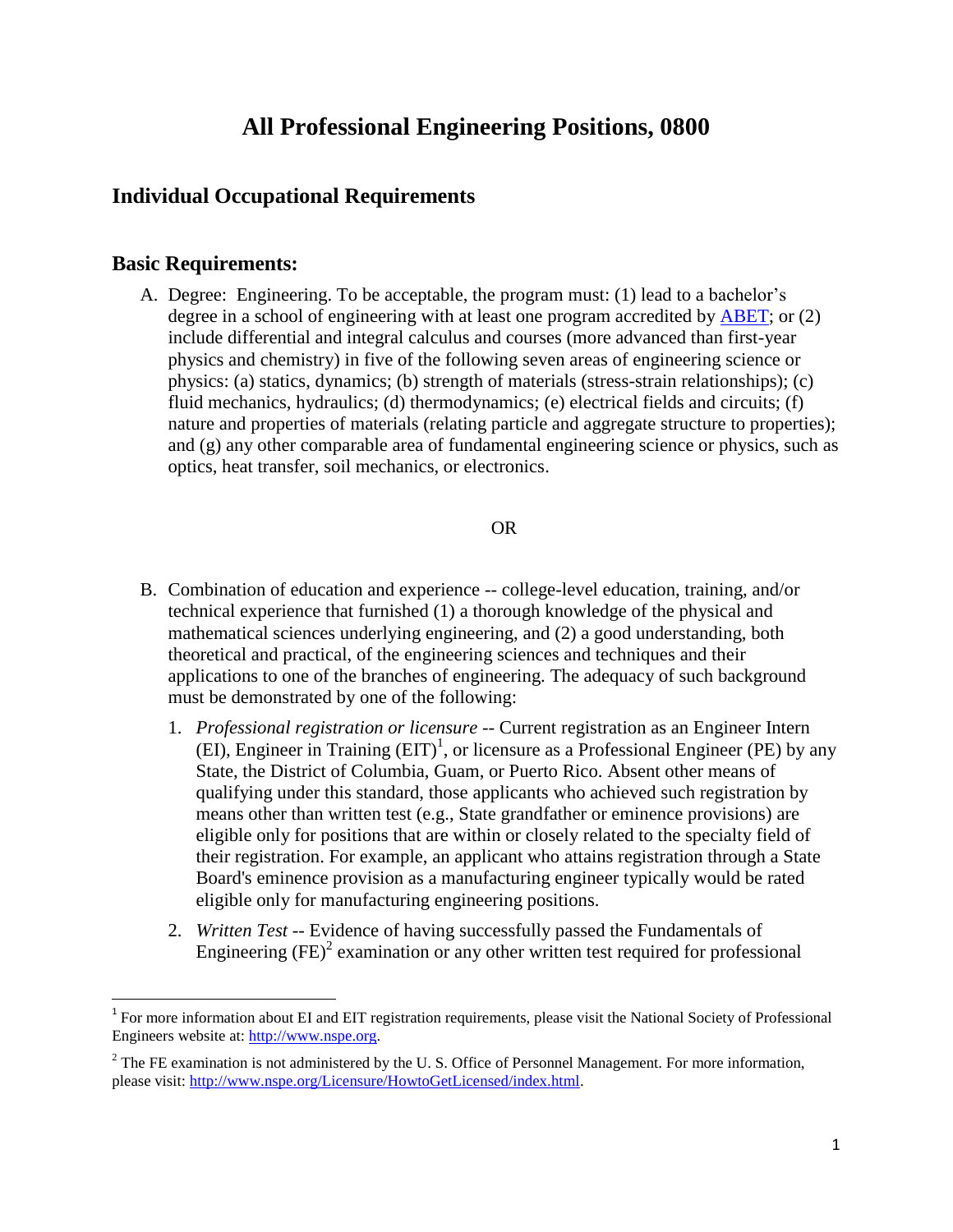registration by an engineering licensure board in the various States, the District of Columbia, Guam, and Puerto Rico.

- 3. *Specified academic courses --* Successful completion of at least 60 semester hours of courses in the physical, mathematical, and engineering sciences and that included the courses specified in the basic requirements under paragraph A. The courses must be fully acceptable toward meeting the requirements of an engineering program as described in paragraph A.
- 4. *Related curriculum* -- Successful completion of a curriculum leading to a bachelor's degree in an appropriate scientific field, e.g., engineering technology, physics, chemistry, architecture, computer science, mathematics, hydrology, or geology, may be accepted in lieu of a bachelor's degree in engineering, provided the applicant has had at least 1 year of professional engineering experience acquired under professional engineering supervision and guidance. Ordinarily there should be either an established plan of intensive training to develop professional engineering competence, or several years of prior professional engineering-type experience, e.g., in interdisciplinary positions. (The above examples of related curricula are not allinclusive.)

Note: An applicant who meets the basic requirements as specified in A or B above, except as noted under B.1., may qualify for positions in any branch of engineering unless selective factors indicate otherwise.

## **Additional Experience and Training Provisions for Graduates of Engineering Programs:**

- a. Superior academic achievement at the baccalaureate level in an engineering program is qualifying for GS-7.
- b. A combination of superior academic achievement and 1 year of appropriate professional experience is qualifying at GS-9.
- c. Applicants with an engineering bachelor's degree who have appropriate experience as a technician equivalent to grade GS-5 or higher may have such experience credited for grade GS-7 only on a month-for-month basis up to a maximum of 12 months.
- d. Successful completion of a 5-year program of study of at least 160 semester hours leading to a bachelor's degree in engineering is qualifying at GS-7. Completion of such a program and 1 year of appropriate professional experience is qualifying at grade GS-9.

*Definition of Professional Engineering Experience:* The professional engineering experience required for grades GS-7 and above is defined as non-routine engineering work that required and was characterized by (1) professional knowledge of engineering; (2) professional ability to apply such knowledge to engineering problems; and (3) positive and continuing development of professional knowledge and ability.

Professional knowledge of engineering is defined as the comprehensive, in-depth knowledge of mathematical, physical, and engineering sciences applicable to a specialty field of engineering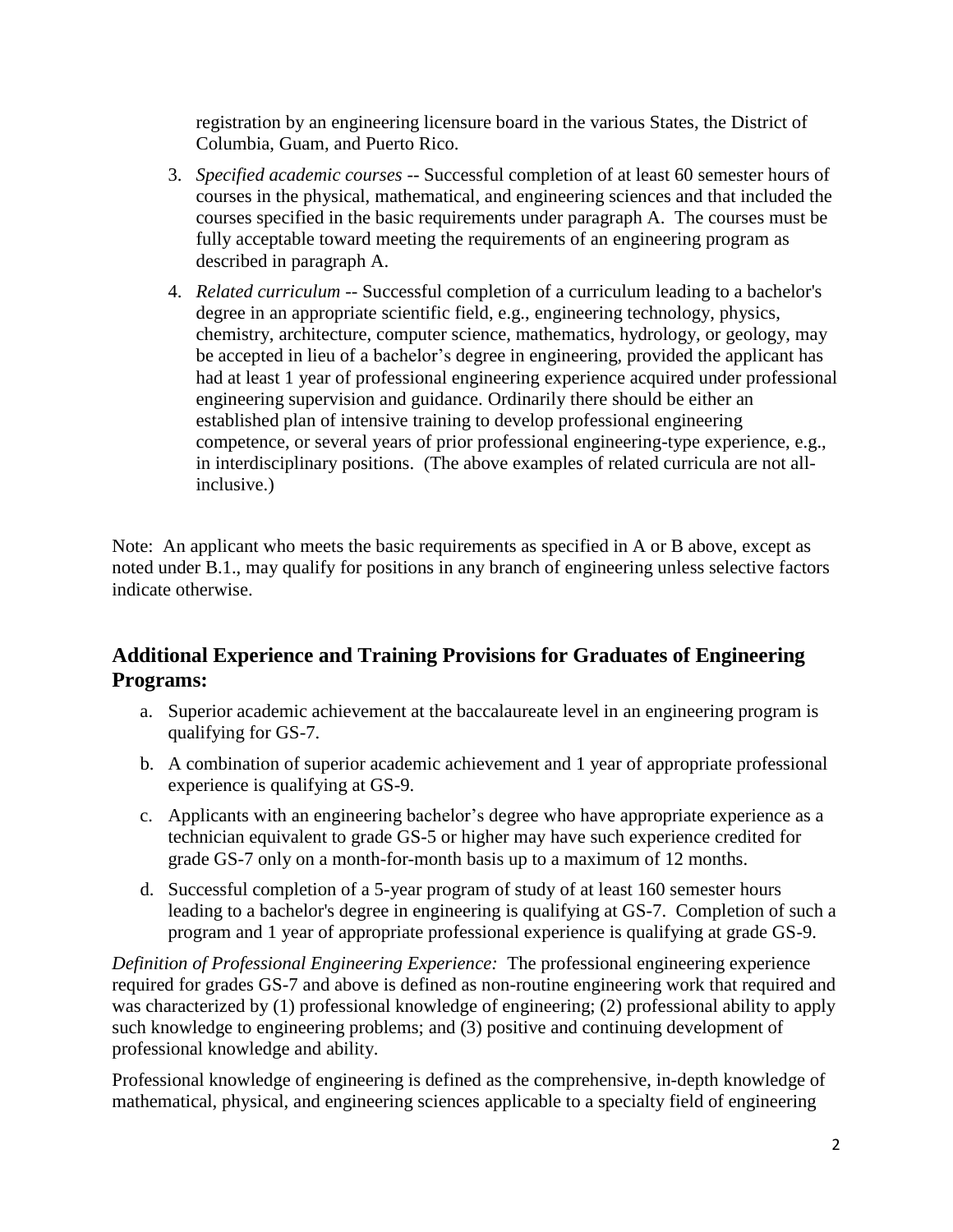that characterizes a full 4-year engineering program leading to a bachelor's degree, or the equivalent.

Professional ability to apply engineering knowledge is defined as the ability to (a) apply fundamental and diversified professional engineering concepts, theories, and practices to achieve engineering objectives with versatility, judgment, and perception; (b) adapt and apply methods and techniques of related scientific disciplines; and (c) organize, analyze, interpret, and evaluate scientific data in the solution of engineering problems.

*Types of Creditable Experience:* Professional work in engineering, like that in other professions, is marked by continuing personal effort to keep abreast of the advancing and changing discipline. Continuing education in engineering and related fields is an important element of full professional competence as an engineer that should be considered in evaluating the qualifications of applicants for professional engineering positions.

In some situations, experience may be creditable even if it is not clearly professional engineering work. In such cases, the experience must have been preceded by prior responsible professional engineering experience and must contribute directly and significantly to the applicant's engineering competence. For example, an engineer might be assigned to a management-type position in preparation for assumption of higher-level responsibilities in engineering project or program management.

### **Graduate Education:**

- 1. Regardless of the field of undergraduate study, completion of the requirements for a master's or higher degree in engineering is fully qualifying for the grade indicated, provided the applicant's total background, i.e., education and any experience, demonstrates evidence of knowledge, skills, and abilities that are substantially equivalent to those acquired through the successful completion of the courses specified in paragraph A.
- 2. With a bachelor's degree in engineering, graduate education in a related field is acceptable in lieu of graduate study in engineering for appropriate types of positions. For example, a Bachelor of Science in engineering plus a master's degree in business administration would be qualifying for Industrial Engineer, GS-9, but not for GS-9 laboratory positions in research and development. The key consideration in determining if such graduate education should be credited is whether or not the education provided the knowledge, skills, and abilities necessary to perform the work of the position being filled.

*Special Competence in Particular Areas of Engineering:* Many engineering positions demand specific competence in a particular function or area. For such positions, agencies may use selective factors to identify those applicants whose records show evidence of the required capabilities. This may include limiting consideration to fields of study that provides the specific Knowledge, Skills and Abilities/competencies for a particular position when considering the qualifications of individuals applying on the basis of education. Such selective factors can be used for positions at all grade levels covered by this standard. Please note selective factors must meet the requirements outlined in the General Schedule Qualification Policies, available at: [http://www.opm.gov/policy-data-oversight/classification-qualifications/general-schedule](http://www.opm.gov/policy-data-oversight/classification-qualifications/general-schedule-qualification-policies/)[qualification-policies/.](http://www.opm.gov/policy-data-oversight/classification-qualifications/general-schedule-qualification-policies/)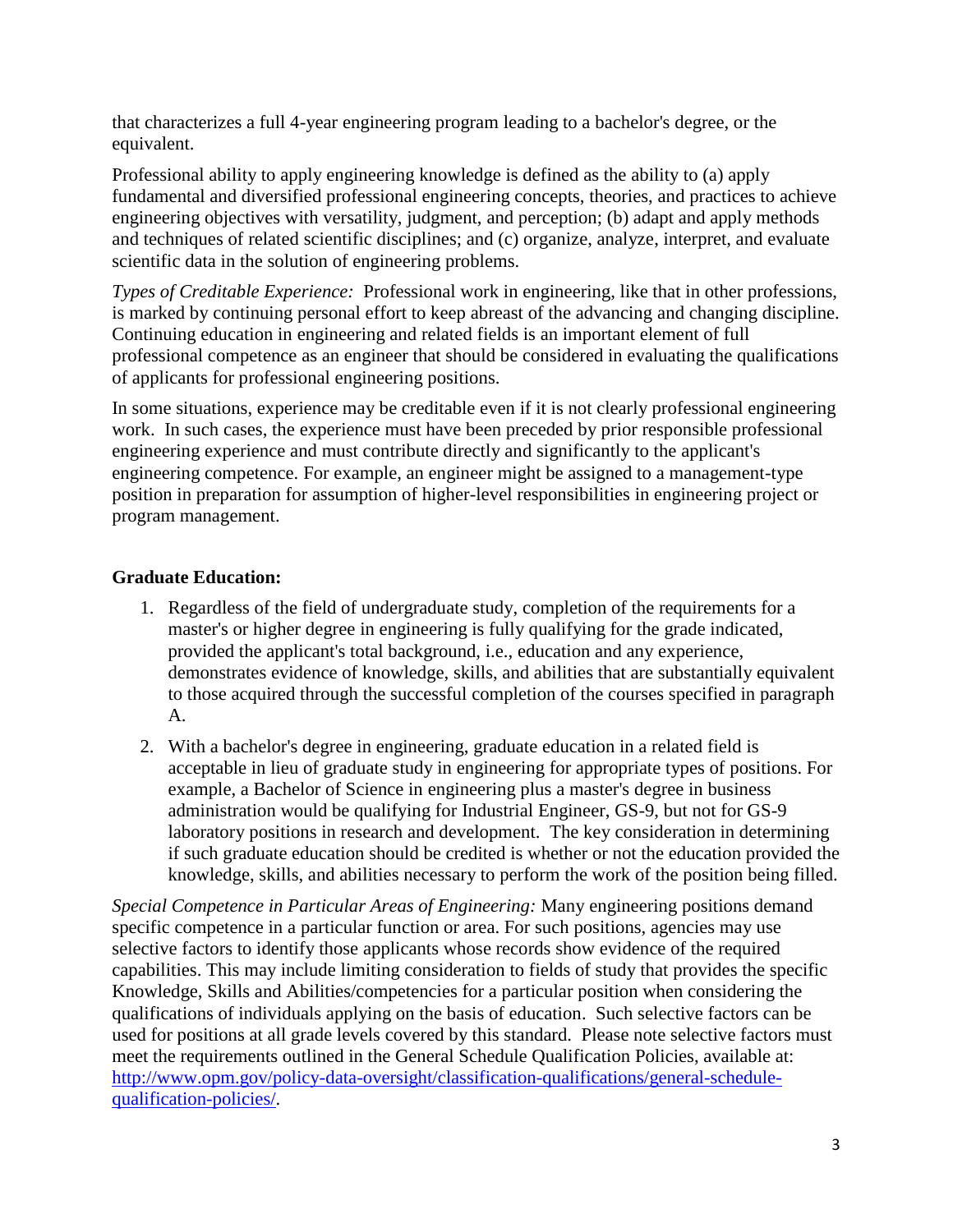*Engineering Registration or Licensure:* Registration or licensure as a professional engineer is an appropriate selective factor for appointment to certain, typically high-level, engineering positions. The key consideration is that registration or licensure must be *essential* for acceptable performance of the work of the position to be filled. Accordingly, it is an appropriate requirement for positions with duties and responsibilities that satisfy one of the following criteria:

- Responsibility for final approval of designs of major structures and facilities involving public safety where such compliance with State laws meets an essential need of the engineering organization to provide objective evidence to agency management and the public that the work is performed by engineers of proven competence.
- Responsibility for engineering determinations concerning contract awards or other major aspects of design and construction work to be performed by engineers in the private sector, where registration or licensure is essential to have their full confidence and respect to achieve cooperation on critical engineering issues.

When an engineering position has duties and responsibilities that would support a requirement for registration or licensure and a requirement is established, the position description should clearly document the basis for the requirement. It would be inappropriate to require that applicants be registered or hold a license for positions with less responsibility than that indicated above, or for positions that involve responsibilities and functions such as research and development, or for the sole purpose of improving the "image" of engineers in the Federal service. For those positions where registration or licensure is an appropriate requirement, such positions have been characteristically filled by registered or licensed professional engineers. If a currently filled position is newly identified as requiring a professional engineer, the requirement for registration or licensure should be waived for the duration of the employee's incumbency.

*College Teaching:* College-level teaching of engineering may be considered as professional experience in engineering. In accepting and evaluating teaching experience, all specific qualification requirements pertaining to the evaluation of professional experience such as grade level, responsibility, scope, specialization, and knowledge required are also applicable to the evaluation of teaching experience. Teaching experience that is accompanied by a significant amount of research, direction of research, investigative, or similar work may be credited at full value in meeting a specific requirement for research, investigative, or similar experience.

*Guide for the Evaluation of Engineering Programs:* [ABET](http://www.abet.org/) accredits specific engineering programs; it does not accredit institutions. Thus, an accredited college may have (1) ABETaccredited engineering programs; and/or (2) engineering programs that are not ABET-accredited. Please visit ABET's website [\(www.abet.org\)](http://www.abet.org/) for more information on engineering programs that have received accreditation.

Some engineering programs are acceptable as meeting the basic requirements even though such programs are not specifically accredited by [ABET.](http://www.abet.org/) As a general rule, any professional engineering program in an engineering school that has one or more of its programs accredited by ABET's Engineering Accreditation Commission may be accepted. It should be noted, however, that some universities have programs identified as engineering programs outside the engineering school, e.g., in the school of architecture or forestry. Such programs need to be reviewed to see if they comply with the requirements of paragraph A.(2) of the basic requirements.